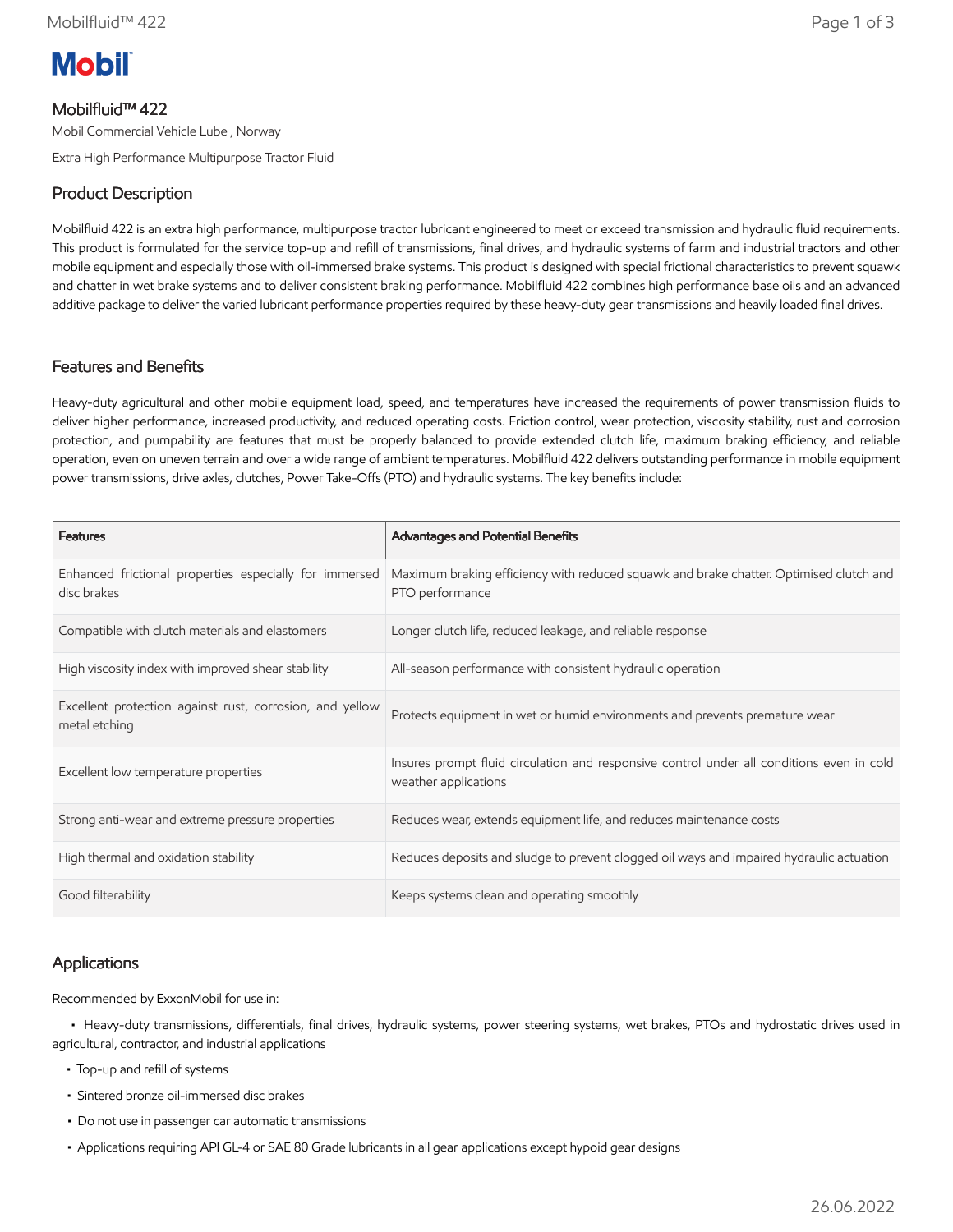## Specifications and Approvals

This product is recommended by ExxonMobil for use in applications requiring:

API GL-4

MASSEY FERGUSON CMS M1135

This product meets or exceeds the requirements of the following industry and builder specifications:

Ford ESEN-M2C86-B

### Properties and Specifications

| Property                                        |       |
|-------------------------------------------------|-------|
| Brookfield Viscosity @ -18 C, mPa.s, ASTM D2983 | 9000  |
| Density @ 15 C, kg/l, ASTM D4052                | 0.894 |
| Flash Point, Cleveland Open Cup, °C, ASTM D92   | 226   |
| Kinematic Viscosity @ 100 C, mm2/s, ASTM D445   | 10.8  |
| Kinematic Viscosity @ 40 C, mm2/s, ASTM D445    | 85    |
| Pour Point, °C, ASTM D97                        | $-30$ |
| Viscosity Index, ASTM D2270                     | 110   |

#### Health and safety

Health and Safety recommendations for this product can be found on the Material Safety Data Sheet (MSDS) @ [http://www.msds.exxonmobil.com/psims](http://www.msds.exxonmobil.com/psims/psims.aspx) /psims.aspx

All trademarks used herein are trademarks or registered trademarks of Exxon Mobil Corporation or one of its subsidiaries unless indicated otherwise.

09-2020 Mobil Oil AS Drammensveien 149, Postboks 350 Skøyen N-0213 OSLO

#### (+47) 22 66 30 30 [http://www.mobil.no](http://www.mobil.no/)

Typical Properties are typical of those obtained with normal production tolerance and do not constitute a specification. Variations that do not affect product performance are to be expected during normal manufacture and at different blending locations. The information contained herein is subject to change without notice. All products may not be available locally. For more information, contact your local ExxonMobil contact or visit [www.exxonmobil.com](http://www.exxonmobil.com/)

ExxonMobil is comprised of numerous affiliates and subsidiaries, many with names that include Esso, Mobil, or ExxonMobil. Nothing in this document is intended to override or supersede the corporate separateness of local entities. Responsibility for local action and accountability remains with the local ExxonMobil-affiliate entities.